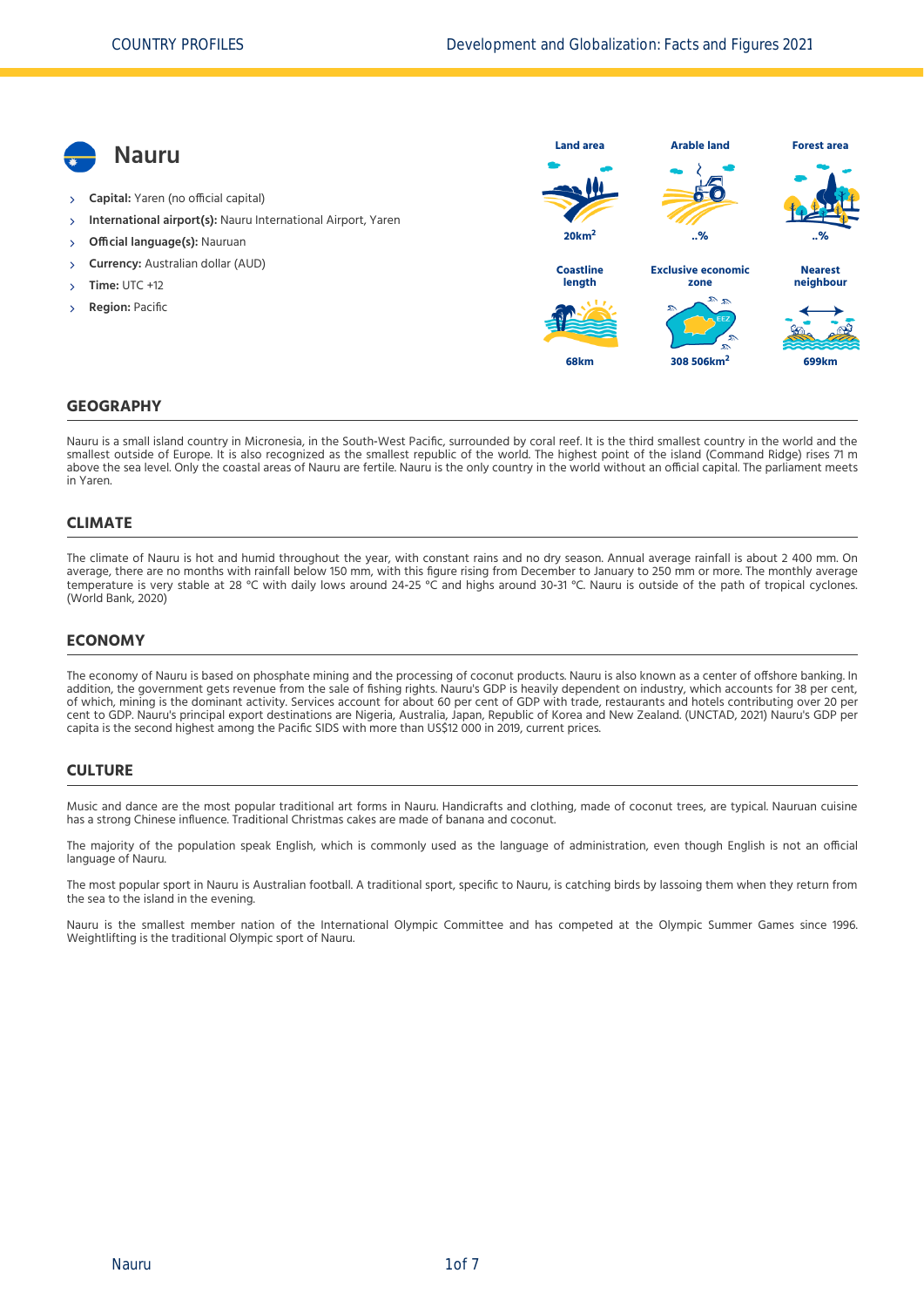**ECONOMIC TRENDS**

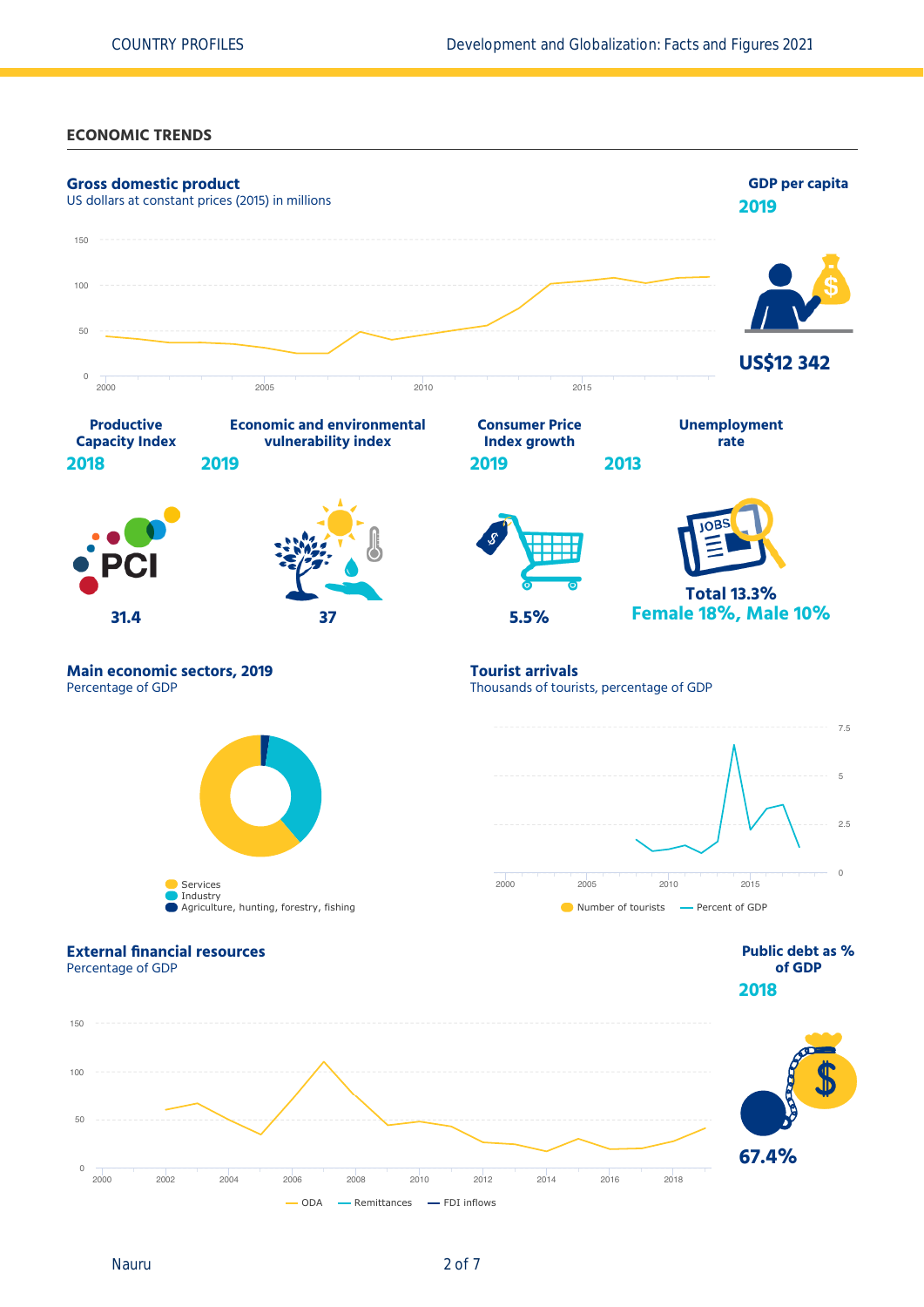### **MARITIME TRANSPORT**

#### **Fleet size**

Number of ships

| Ship type            | 2011 | 2019 |
|----------------------|------|------|
| <b>Total fleet</b>   | 1407 | 1407 |
| Oil tankers          | 264  | 266  |
| <b>Bulk carriers</b> | 311  | 333  |
| General cargo        | 161  | 77   |
| Container ships      | 52   | 49   |
| Other types of ships | 619  | 682  |

# **Port performance**

| Ranked by 2019 data within SIDS group |      |                     |  |  |
|---------------------------------------|------|---------------------|--|--|
| <b>Indicators</b>                     | 2019 | <b>SIDS Ranking</b> |  |  |
| Number of port calls                  | Ω    | 36                  |  |  |
| Median time in port (days)            | Ω    | 31                  |  |  |
| Average age of vessels                | 0    | 36                  |  |  |

Average size (GT) of vessels 0 36



**Container port throuput**

# **5 327 TEU**

# **Bilateral connectivity index, 2019**

Top 5 partners

#### **Liner shipping connectivity index** Maximum China Q1 2006=100



No data available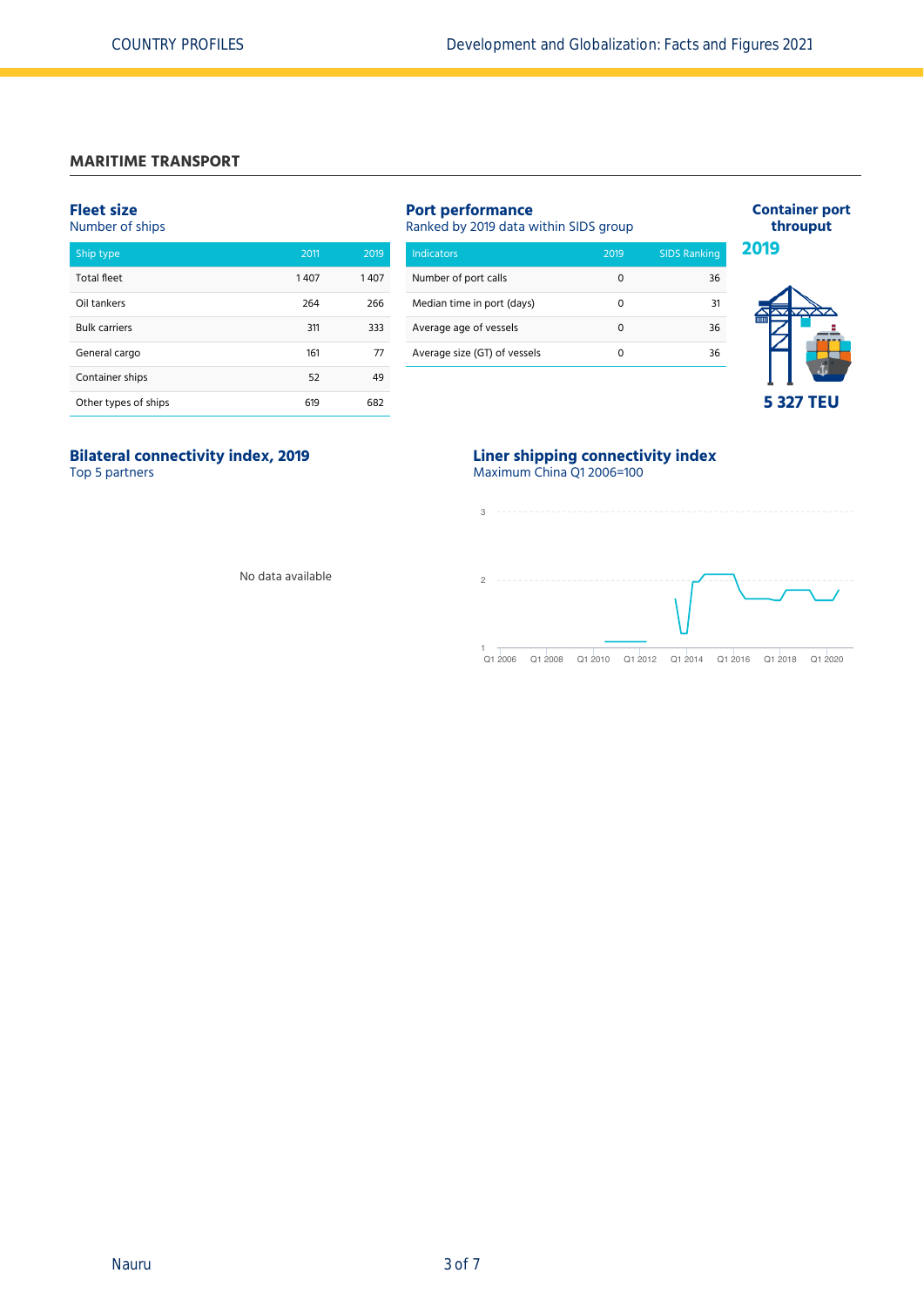**Population**

**Dependency ratio**

**Child: Old-age: ..**

**2019**

**per km<sup>2</sup>**

## **POPULATION**

### **Total population**

Thousands of people, share of urban population



## **Population development indicators**

|                                               |                      |                      | at birth   | density            |
|-----------------------------------------------|----------------------|----------------------|------------|--------------------|
| <b>Indicators</b>                             | Period               | Value                |            | 2019               |
| Poverty headcount (% of population)           | 2012                 | 0.9                  | $^{\circ}$ |                    |
| Human development index                       | 2018                 | $\ddot{\phantom{a}}$ |            |                    |
| Human assets index                            | 2020                 | 86                   |            |                    |
| Adult literacy rate (15+ years, both sexes %) | $\ddot{\phantom{a}}$ |                      |            |                    |
| Gender inequality index                       | 2010                 | 0.8                  |            |                    |
|                                               |                      |                      | years      | <b>538 persons</b> |



Percentage of total population

No data available

**Life expectancy**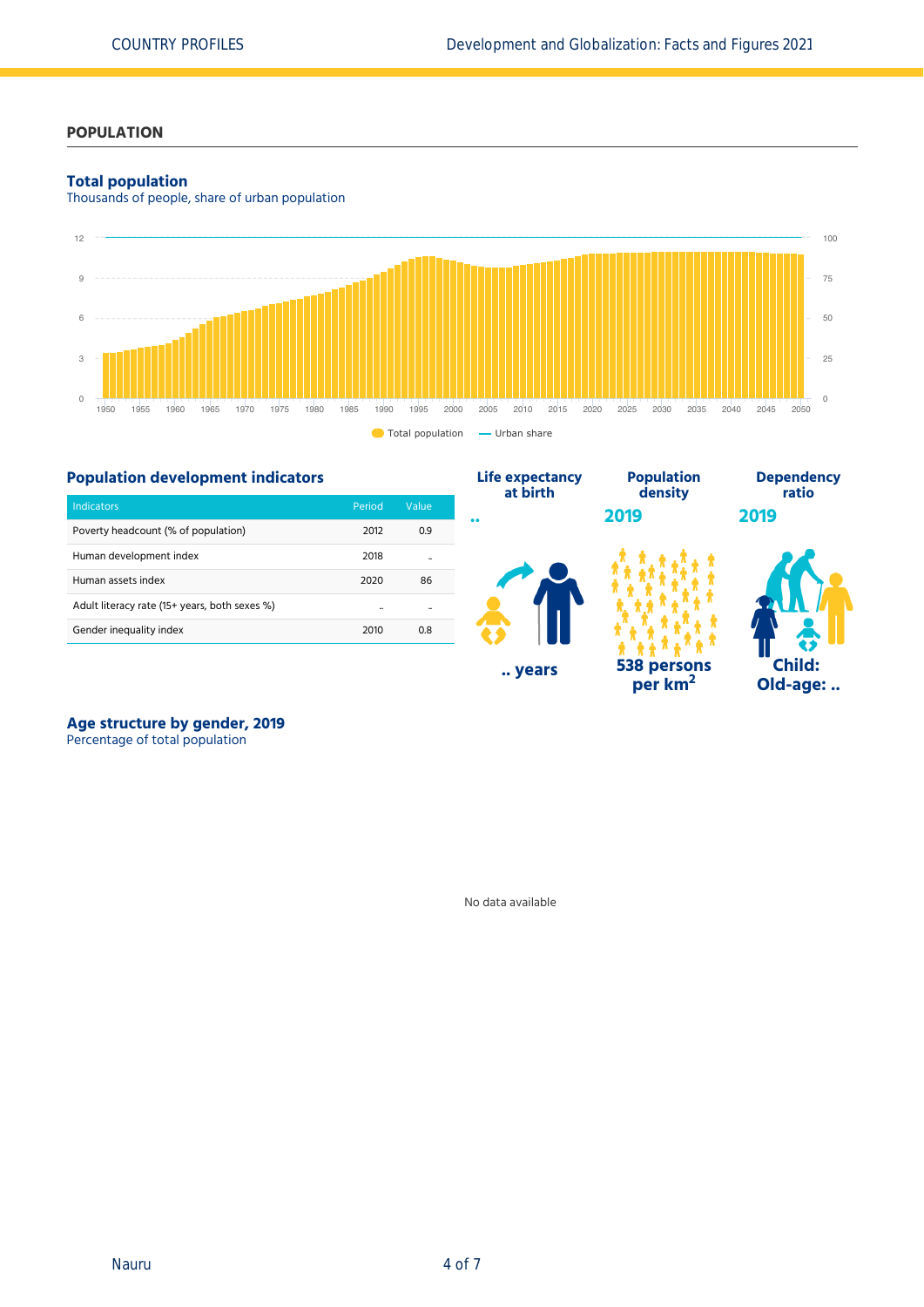## **INTERNATIONAL TRADE**

## **Merchandise and services trade**

US dollars in millions

| <b>Indicators</b>   | 2005 | 2010 | 2015 | 2019 | 2019 (% of GDP) |
|---------------------|------|------|------|------|-----------------|
| Merchandise exports | 3    | 50   | 11   | 19   | 14.3            |
| Merchandise imports | 25   | 20   | 91   | 36   | 27.1            |
| Services exports    | 0    | 4    | 22   | 0    | Ω               |
| Services imports    | 0    |      | 37   | 0    |                 |



# **Top 5 partners in merchandise trade, 2019**

Exports in millions US dollars



### **Merchandise exports by product group, 2019**



## **Services exports by category, 2019**

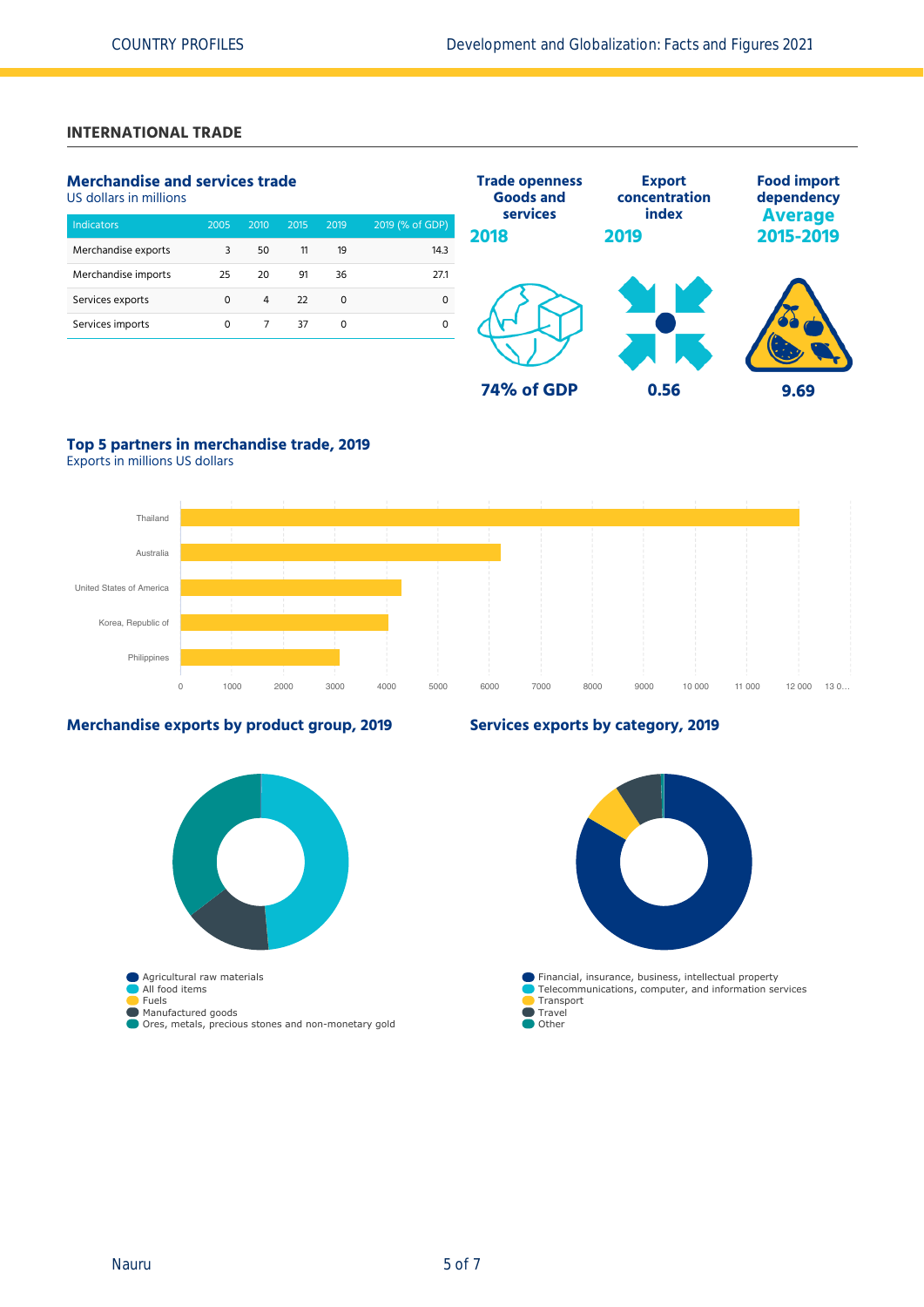## **ENVIRONMENT**



#### **INFORMATION AND COMMUNICATIONS TECHNOLOGY**